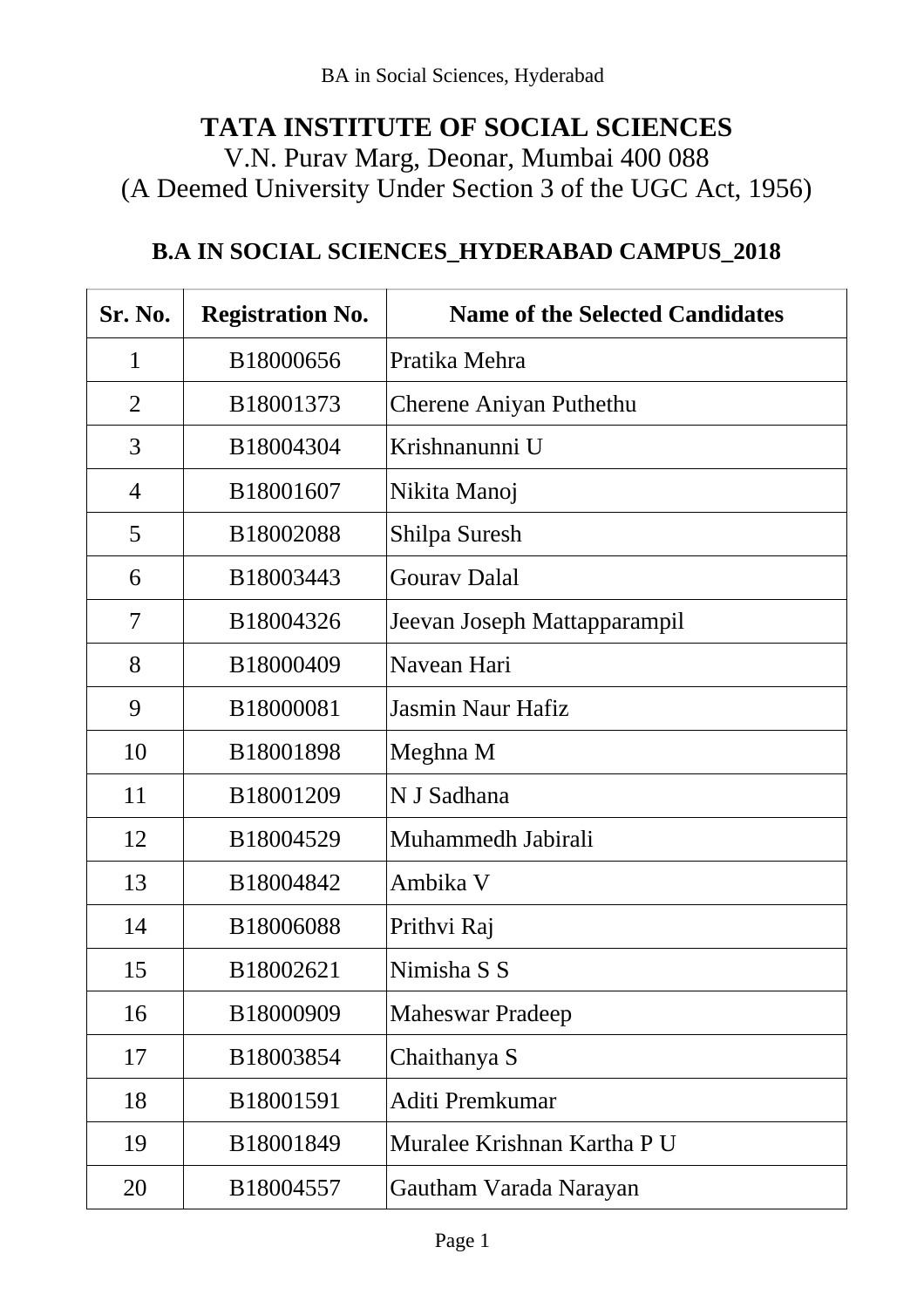| Sr. No. | <b>Registration No.</b> | <b>Name of the Selected Candidates</b> |
|---------|-------------------------|----------------------------------------|
| 21      | B18001696               | Navya Mehta                            |
| 22      | B18006235               | Sai Vedasvi                            |
| 23      | B18002521               | Vallabi A                              |
| 24      | B18000449               | Taru Ahluwalia                         |
| 25      | B18002452               | Sai Devi S                             |
| 26      | B18001328               | Meghna Menon                           |
| 27      | B18006368               | <b>B</b> Preethi                       |
| 28      | B18006021               | Swathy Krishna B                       |
| 29      | B18001414               | Medha Kalyani Nayar                    |
| 30      | B18001082               | Anantha Narayanan A                    |
| 31      | B18002874               | T Gokul Bharathi                       |
| 32      | B18002329               | Yugesh T                               |
| 33      | B18001862               | Ardra S Shibu                          |
| 34      | B18005286               | Rahul S S                              |
| 35      | B18002625               | Kiran A                                |
| 36      | B18001793               | <b>B</b> Nandhiga Ramani               |
| 37      | B18004959               | Debabrata Malik                        |
| 38      | B18003033               | Rahul Kannan G                         |
| 39      | B18001878               | Shriya Kaushal                         |
| 40      | B18004079               | Surya Barathi K P                      |
| 41      | B18000895               | Malavika P S                           |
| 42      | B18003855               | Nitika Verma                           |
| 43      | B18003298               | Joanna Gogoi                           |
| 44      | B18002382               | Akshay V S                             |

 $\mathbf{I}$